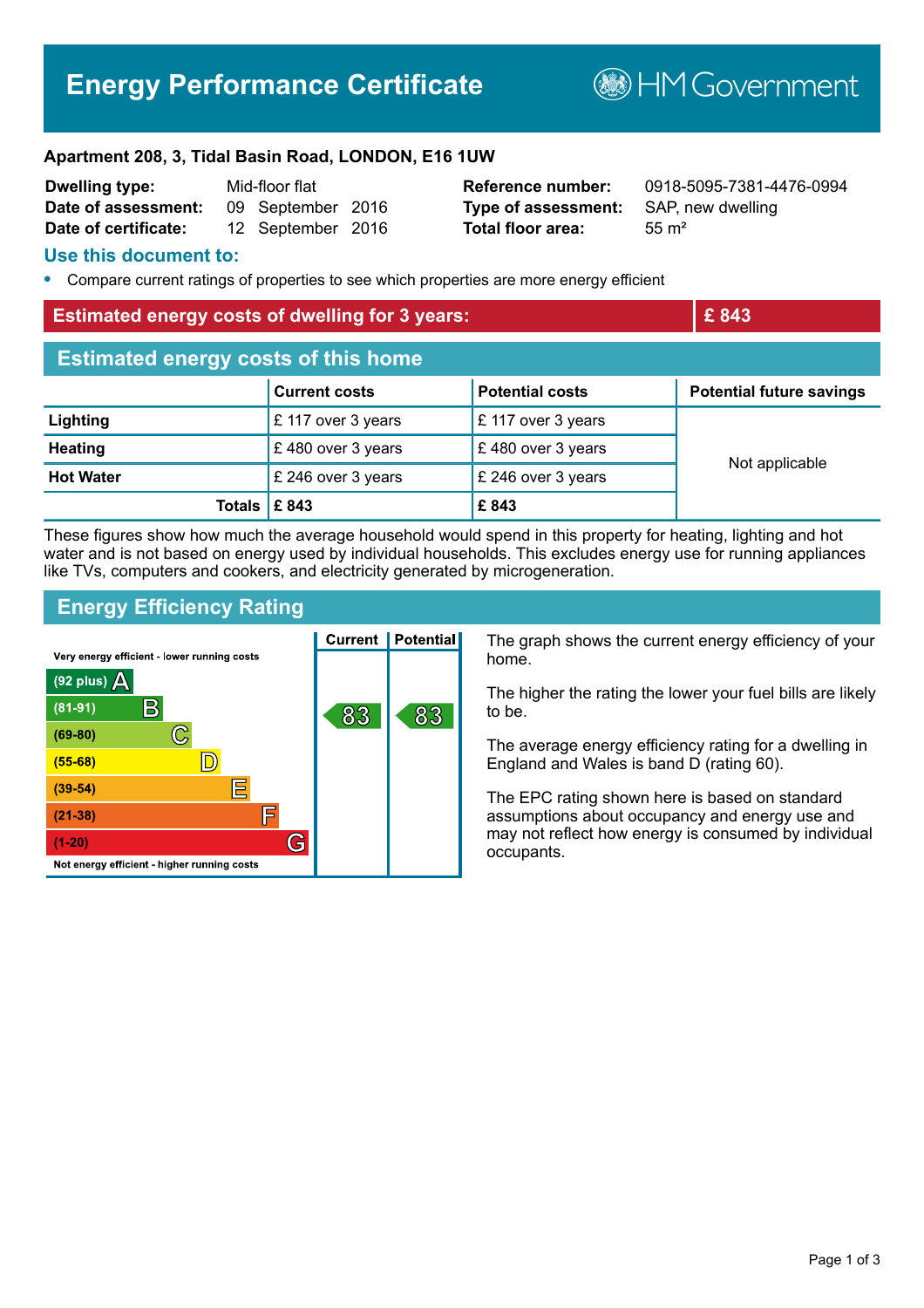**Energy Performance Certificate**

## **Summary of this home's energy performance related features**

| <b>Element</b>        | <b>Description</b>                                                         | <b>Energy Efficiency</b> |
|-----------------------|----------------------------------------------------------------------------|--------------------------|
| Walls                 | Average thermal transmittance 0.40 W/m <sup>2</sup> K                      | ★★★★☆                    |
| Roof                  | (other premises above)                                                     |                          |
| Floor                 | (other premises below)                                                     |                          |
| <b>Windows</b>        | High performance glazing                                                   | *****                    |
| Main heating          | Community scheme                                                           | *****                    |
| Main heating controls | Charging system linked to use of community heating, programmer<br>and TRVs | ★★★★☆                    |
| Secondary heating     | None                                                                       |                          |
| Hot water             | Community scheme                                                           | *****                    |
| Lighting              | Low energy lighting in all fixed outlets                                   | *****                    |
| Air tightness         | Air permeability 5.7 m <sup>3</sup> /h.m <sup>2</sup> (assessed average)   | ★★★★☆                    |

Thermal transmittance is a measure of the rate of heat loss through a building element; the lower the value the better the energy performance.

Air permeability is a measure of the air tightness of a building; the lower the value the better the air tightness.

Current primary energy use per square metre of floor area: 39 kWh/m² per year

### **Low and zero carbon energy sources**

Low and zero carbon energy sources are sources of energy that release either very little or no carbon dioxide into the atmosphere when they are used. Installing these sources may help reduce energy bills as well as cutting carbon. The following low or zero carbon energy sources are provided for this home:

**•** Combined heat and power

# **Your home's heat demand**

This table shows the energy used for space and water heating by an average household in this property.

#### **Heat demand**

| Space heating (kWh per year) | 1.274 |
|------------------------------|-------|
| Water heating (kWh per year) | 2.132 |

If you built your own home and, as part of its construction, you installed a renewable heating system, you could receive Renewable Heat Incentive (RHI) payments. The estimated energy required for space and water heating will form the basis of the payments. For more information, search for the domestic RHI on the www.gov.uk website.

#### **Recommendations**

None.